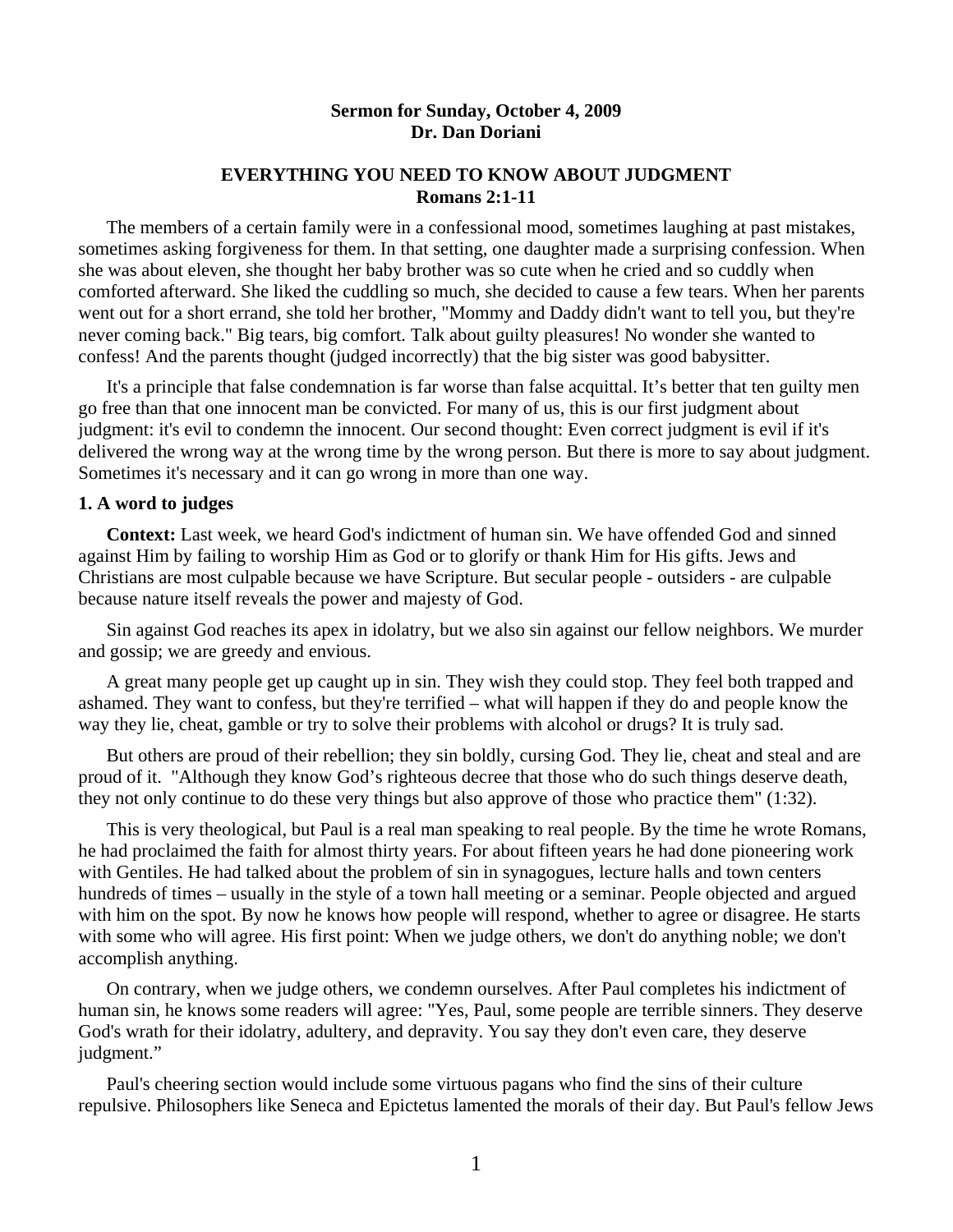were his main supporters. They would agree that any idolaters, liars and murderers deserves judgment. They might add, "And I'm so thankful I don't sin like that." Paul replies:

# **When we judge others, we condemn ourselves (2:1-4)**

 "You who pass judgment on someone else… are condemning yourself because you who pass judgment do the same things." How so? First, when we pass judgment, we accept the principle that judgment is just or fair or necessary (2:1, 3).

We accept and use a standard by which we condemn certain sins. In 2:2, the phrase "now we know" means "We agree on this." (Paul uses the phrase when he knows his readers agree: vs.3:19, 8:28, 1 Timothy 1:8). If we believe that God is a judge and uses His law to make proper judgments, then we are liable to judgment, too. When, as you think, you join God in judging others for their sins, your judge yourself:

 "So when you, a mere man, pass judgment on them and yet do the same things, do you think you will escape God's judgment?" (2:3). Above all, when we "pass judgment on someone else… we condemn ourselves, because we "do the same things" (2:1). Of course, we don't literally commit every sin we condemn – murder, robbery, etc. But we do commit the kinds of sins we condemn in others. We condemn murder and we get very angry. We condemn theft and we're envious. But sometimes we do exactly what we condemn:

- So you hate gossip; do you ever make guesses and accusations about others? Do you ever tell tales to people who do not need to know?
- You hate it when people come late to your meetings; do you ever come late to the meetings of others? (I never do!)
- You who hate braggarts and preening, do you ever brag or preen?
- You who hate fast lane abusers, do you ever cruise aimlessly in the fast lane?
- You who become angry when others make promises they do not or cannot keep, do you ever make foolish promises?
- You who scorn flirtation, do you ever flirt?

 You who hate interruptions, do you ever interrupt others? I once knew a woman who found it hard to let anyone finish a sentence. but woe to the person who tried to resume their thought. Her credo: "Stop trying to talk while I'm interrupting you." (Am I being judgmental when I say that?)

 When we start to feel self-righteous about our virtue, we can get irritable and censorious. "It's easier catching people doing the wrong thing than affirming the many more things they do right… I've taken on the role of an Olympic judge with score cards in hand, and I'm not giving out any 10s." (Scotty Smith)

 So the first thing people say when they hear Paul's description of sin is "I agree. It's terrible. We see things the same way. It's so lamentable, but at least we see the evil of it all." Paul says, "Yes and that plus a cup of coffee will get you an appointment with Jesus on judgment day. After all, you know judgment is essential."

## **2. A word to the complacent**

 The first comment is "I agree." The second is "Wait a minute, I thought God is kind, merciful and gracious." As one person said "God has to forgive; that's His job." There is a famous 1948 sermon about grace by Paul Tillich:

"We cannot transform our lives, unless we allow them to be transformed by [the] stroke of grace. It shall not happen so long as we think we have no need of it. Grace strikes us when we are in great pain and restlessness. It strikes us when we walk through the dark valley of [an] empty life. It strikes us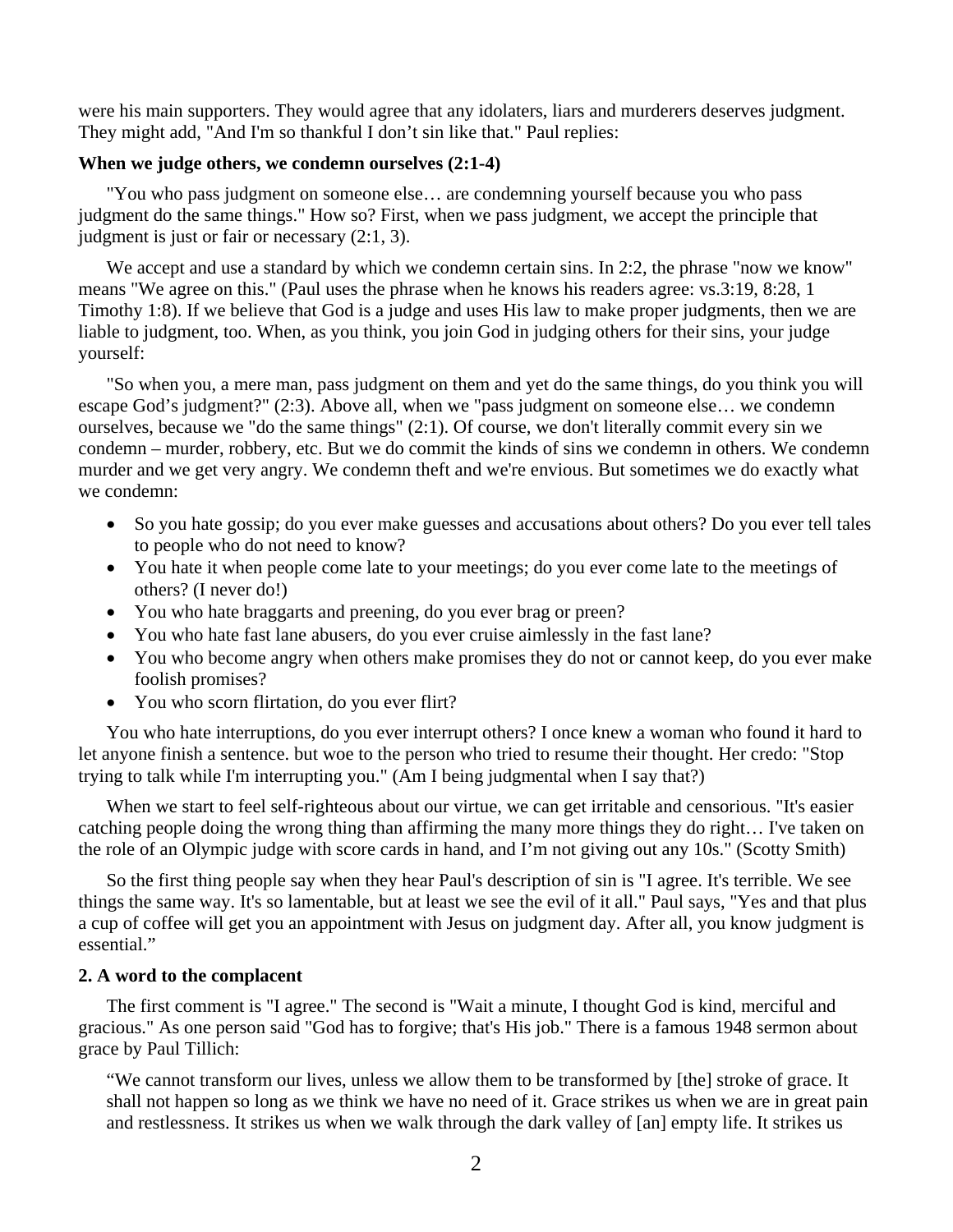when we have violated another life, a life which we loved, or from which we were estranged. It strikes us when our disgust for our own being, our indifference, weakness, hostility, and lack of direction become intolerable to us. It strikes us when, year after year, the longed-for perfection of life does not appear, when the old compulsions reign within us… when despair destroys all joy and courage. Sometimes at that moment a wave of light breaks into our darkness, and it is as though a voice were saying: "You are accepted. You are accepted, accepted by that which is greater than you, the name of which you do not know. Do not ask for the name now; perhaps you will find it later. Do not try to do anything now... Do not seek for anything; do not perform anything... Simply accept the fact that you are accepted!"

 We resonate with Tillich's description of our misery. And it's true that grace strikes at the darkest hour, but he says we are accepted by a name we do not know and should not seek, we pause. Then we note that he doesn't mention God or Jesus. Later he says "to be struck by grace.. does not mean that we suddenly believe that God exists, or that Jesus is the Savior." No, he says, "It would be better to refuse God… Christ and the Bible than to accept them without grace."

 Slowly we realize that for Tillich, sin is "what's wrong with the world" and "grace" and "God" mean "whatever brings me healing." We are accepted, but by whom? No agent is specified. This is important because Tillich promotes the idea that God is a principle, not a person. Do you ever think of God that way? As the principle of grace or love? God is love and love is God?

 But God is more than the idea that sinners can be forgiven, that the broken can be mended. Jesus was the son of Joseph and Mary. He lived over there. He made tables. And the Father is just as personal as the Son. He plans, creates, grieves and rejoices. God is a person, not a principle. He does not forgive because that's His job. He actually won forgiveness. He was born here, worked there, prayed in a garden we can still visit, etc.

 He forgives, even though he grieves over sin, because he is compassionate: "The Lord is compassionate and gracious, slow to anger, abounding in love… As a father has compassion on his children, so the Lord has compassion on those who fear him" (Psalm 103).

 You hear the difference. Tillich said grace strikes the restless and the alienated. The Bible says God has compassion on those who fear him, those who honor and love him, "who keep his covenant and obey his precepts" (Psalm 103:8, 11). That is, we at least try.

 Paul warns people "who show contempt for the riches of [God's] kindness, tolerance and patience." We show contempt for God when we make Him a principle that strikes. We respect God when we believe He makes just judgments.

#### **God's patience leads to repentance.**

 Paul continues: "Gods kindness leads you toward repentance" (2:4). Don't misunderstand His patience. We survey the world and see sin going unpunished. We can think, "So far God hasn't punished the celebrities and politicians, hasn't punished my neighbor or me. Therefore, He will never punish. He is supremely tolerant. He overlooks everything."

 No, says Paul, wrong conclusion. God's patience grants us time to repent. His patience is judgment postponed, wrath restrained. He gives us time and opportunity time to hear His voice, His call to repent and to find mercy.

### **God's justice leads to judgment**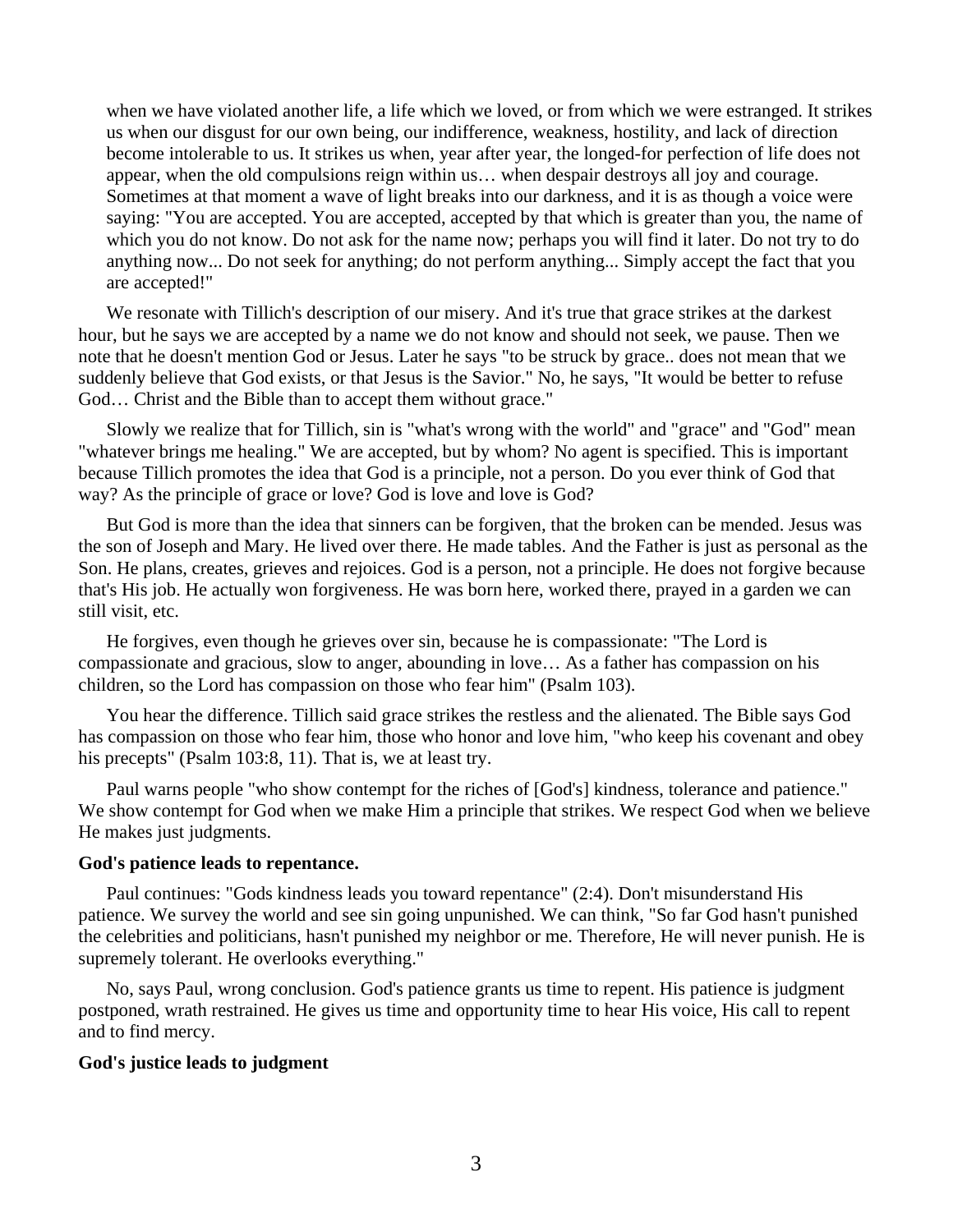But one day judgment will come. The pressure in the volcano builds and builds and one day it blows. The Nazis had their way for a few years, but the world rose against them. It was the same with Stalin and his friends.

 You have seen brothers at play when the younger brother is in a certain mood. They are building something; the older brother is serious. But the young brother leans on the older, touches his hair, drools in his hair. He touches his brother's tower, pushing things into the wrong shape. The older knows he must not hit his little brother; he remains calm. But the pressure builds and suddenly, pow!

 The biblical illustration is the flood. At that time, the human race was very small in number, but great in sin. "The Lord saw how great man's wickedness… had become, and that every inclination of the thoughts of his heart was only evil all the time" (Genesis 6:5).

 Therefore, the Lord called Noah to build an ark, a long process. For one hundred years he built a great wooden box, suitable for one thing – floating. While he worked, one day was the same as the next. No sign hinted at the coming rain. We imagine that his neighbors mocked him; we know they ignored him. Jesus says they ate, drank, worked, as if their entire lives stretched before them. They "knew nothing until the flood came and took them all away" (Matthew 24:38-39). So the Lord gives us ample time to repent and return, not to a principle of "forgiveness", but a person, the living God.

 But if we never take the opportunity to repent, and ask for grace, what then? We will eventually die and stand before the righteous God.

### **3. God's judgment will be just and impartial**

#### **Justice and impartiality**

 When we do stand before God he will judge with perfect equity. He shows no favoritism. The term "favoritism" is a compound from "receive plus face." That is, God isn't swayed by appearances. A pretty smile makes no difference, a powerful build make no difference.

 There is trouble for everyone who does evil and glory, honor and peace for all who do good. Paul says God judges "Jew and Gentile" (2:9-10). We might say Europeans, Africans and Asians. The song says, "Red and yellow, black and white". Still, we will face judgment and 2:6 catches our attention: God will repay or "render to each one according to his works." We ask, "How can God repay or judge everyone according to their deeds? What happened to grace?" Good question.

#### **Judgment according to deeds**

 The gospel says we are justified by faith. Yet the Bible consistently says God will judge our works: our deeds, words and thoughts. Why? Above all, God sees our deeds and they matter. That's why Jesus says, "he will reward each person according to what he has done" (Matthew 16:27). Twenty passages from prophets and apostles say the same thing. God will search, examine, call to account and render what is due. (Proverbs 24:12, Psalm 62:13, Isaiah 3:10-11, Jeremiah 17:10, 2 Corinthians 5:10, 11:15, 2 Timothy 4:14, 1 Peter 1:17, Revelation 2:23, 20:12.)

 This is not salvation by works. It's a reaffirmation that our words and deeds follow our heart commitments. The only affirmation of faith that counts is the one followed by deeds. Jesus said, "Not everyone who says to me, 'Lord, Lord' will enter the kingdom… but only he who does the will of my Father."

 Consider friendship. It's great to hear someone say, "You are my friend." But if your friend never calls, never spends any time with you, what good is it? We recognize a friend by acts of friendship.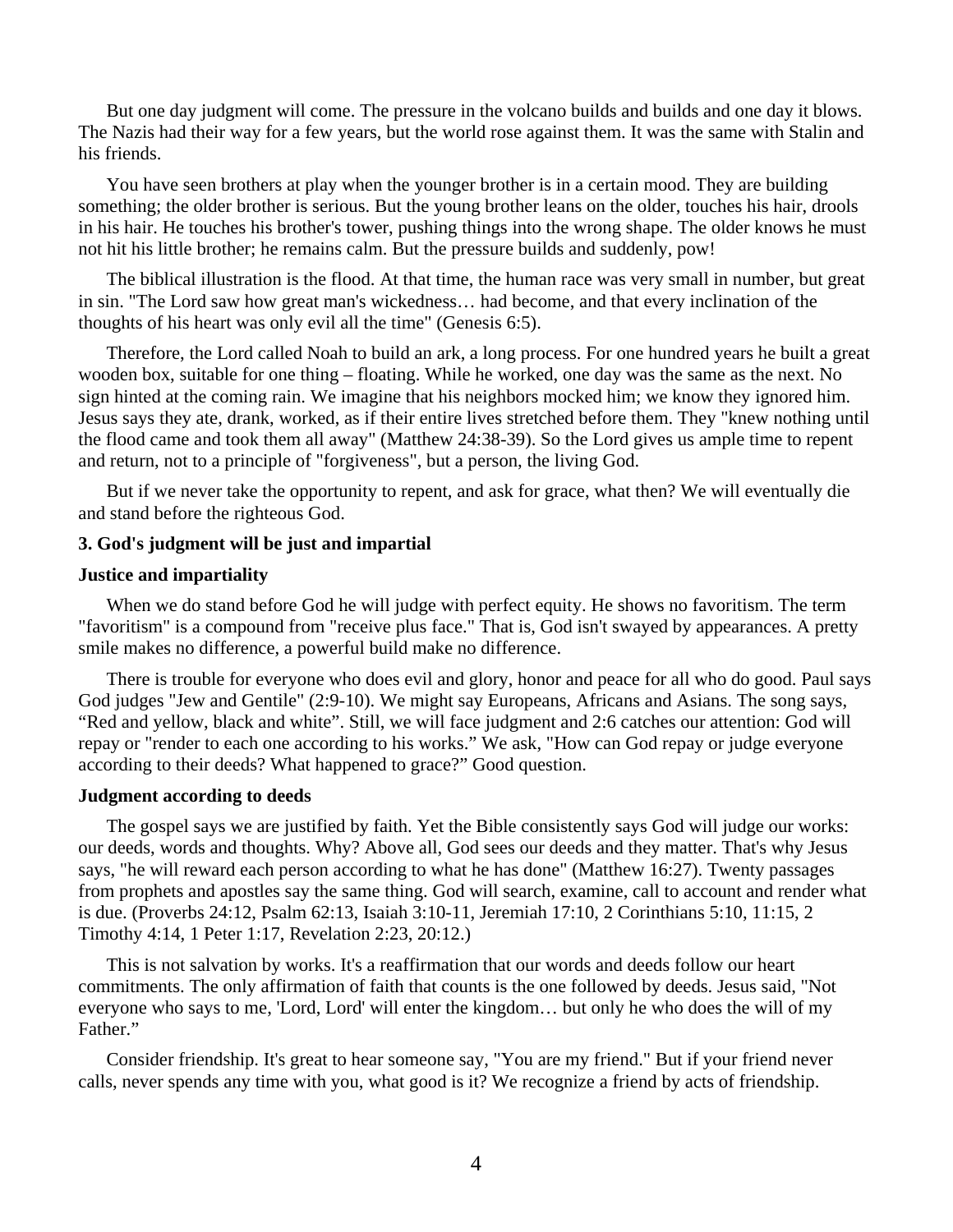Just so, real faith is known by deeds. Not perfect deeds, but *some deeds* that show a genuine effort to follow Jesus. Prayer, worship, acts of costly obedience and sacrificial love are such deeds.

 Sadly, we all know people who affirm the creeds and orthodox theology. They go to church at times. They are pleasant, respectable folk. Yet "there is nothing distinctively Christian about their behavior. They may be decent neighbors and perform a little community service. But there is no real self-sacrifice, no costly obedience, no good deeds that go against their grain, nothing that challenges their well-designed life." $1$ 

 Paul doesn't say this to alarm us. Judgment by works is no problem if we love God. When Psalm 62 says, "O Lord, you are loving. Surely you will reward each person according to what he has done", he means that as a comfort. How so? David wrote Psalm 62 when he was in a bag of trouble, surrounded by enemies and liars who blessed him to his face and cursed him behind his back (62:3-5). He called out: "My soul finds rest in God alone… He alone is my rock… and my fortress; I will never be shaken" (62:1- 2). Men may be faithless, but God is strong and faithful. He "will reward each person according to what he has done." (62:12).

 Because David trusts God, he knows his works will reflect that - and God will see it. David expected the Lord to **see** his loyalty. And so should we, as we **give him something to see**. He will forget no good word or deed.

 This reminds me of a woman I know. When she was young and newly married, she worried about opening her home. Her possessions weren't nice, money was tight and she fretted over the duties of a hostess. But year by year she changed. Now people are in her house all the time, catching a meal, sleeping in a spare bed. She hardly seems to notice the labor and she welcomes all who come to her door so that she has played "second mom" to dozens of people.

 She barely recognizes that she does all this, but I do, and the Lord does even more. So then: while we give thanks that the Lord loves us more than we deserve, we may be more lovable than we realize. "Grace meets us where we are but does not leave us where it found us." (Anne Lamott)

Our passage ends in 2:7-11 with the question: what are you aiming for?

### **God judges according to our goals and the deeds that follow**

 Romans 2:7 makes a surprising offer: "To those who by persistence in doing good, seek glory, honor and immortality, God will give eternal life." Meaning what?

 Option #1: Paul is offering salvation by works. If we could save ourselves by trying hard, what is the point of Jesus' sacrifice for our sins?

 Option #2: It's a hypothetical offer. If you can persist in doing good… But no one can. Therefore, we need Christ.

 Option #3: Paul speaks of believers who seek the glory that reflects God's glory and goodness. They seek eternal life by faith. God doesn't grant life to those who deserve it, but he does grant it to us as we seek it in context of covenantal love and obedience.

 But those who are selfish or self-seeking and reject the truth receive wrath and anger. The selfish seek positions for the advantage they may gain. They take jobs strictly for the money, not to serve clients, but

l

<span id="page-4-0"></span><sup>1</sup> Dan Doriani, *James,* page 80